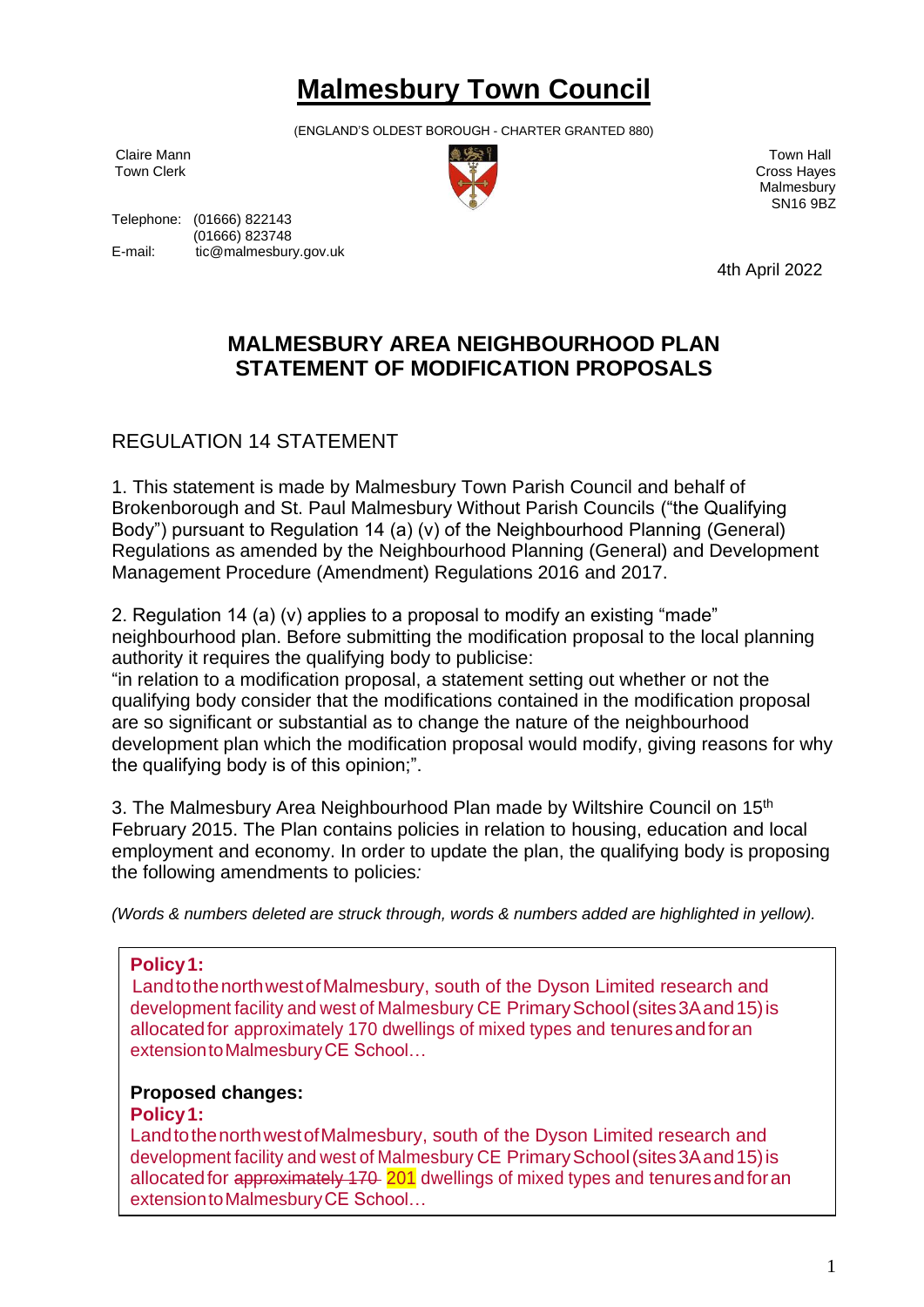(ENGLAND'S OLDEST BOROUGH - CHARTER GRANTED 880)



Claire Mann Town Hall Town Clerk Cross Hayes **Cross Hayes** Cross Hayes **Cross Hayes** Cross Hayes **Cross Hayes Malmesbury** SN16 9BZ

Telephone: (01666) 822143 (01666) 823748<br>E-mail: tic@malmeshur tic@malmesbury.gov.uk

### **Policy2:**

Landat BurtonHill to the north(site10), east (site 11) and south (site 6) of the Primary Health Centre is allocated for approximately 50 mixed cottage-type dwellings, a majority of which will be to permit independent living by elderly members of the community, subject to the following requirements:

**a)** there shall be provision for safe pedestrian links across the A429 to the Burton Hill House site;

**b)** pedestrian safety on the roundabout shall be ensured;

**c)** adequate car parking shall be provided.

### **Proposed Changes:**

### **Policy2:**

Land at Burton Hill to the north (site 10), east (site 11) and south (site 6) of the Primary Health Centre is allocated for approximately 50-56 mixed cottage-type dwellings, a proportion majority of which will be to permit independent living by elderly members of the community, subject to the following requirements:

- **a)** there shall be provision for safe pedestrian links across the A429 to the Burton Hill House site;
- **b)** pedestrian safety on the roundabout shall be ensured;

**c)** adequate car parking shall be provided.

Land at Burton Hill to the east (site 11) is allocated for dwellings.

### **Policy 6:**

The redundant Burnham House site is allocated for redevelopment to provide approximately50dwellingsasthefirstchoicefor Extra Care Housing.

### **Proposed Changes:**

**Policy 6:** The redundant Burnham House site is allocated for redevelopment to provide approximately50dwellingsasthefirstchoicefor Extra Care Housing. Policy 6 is removed from the Neighbourhood Plan as the development of the Burnham Court site for 49 dwellings was successfully built in 2017 and so this policy is no longer required.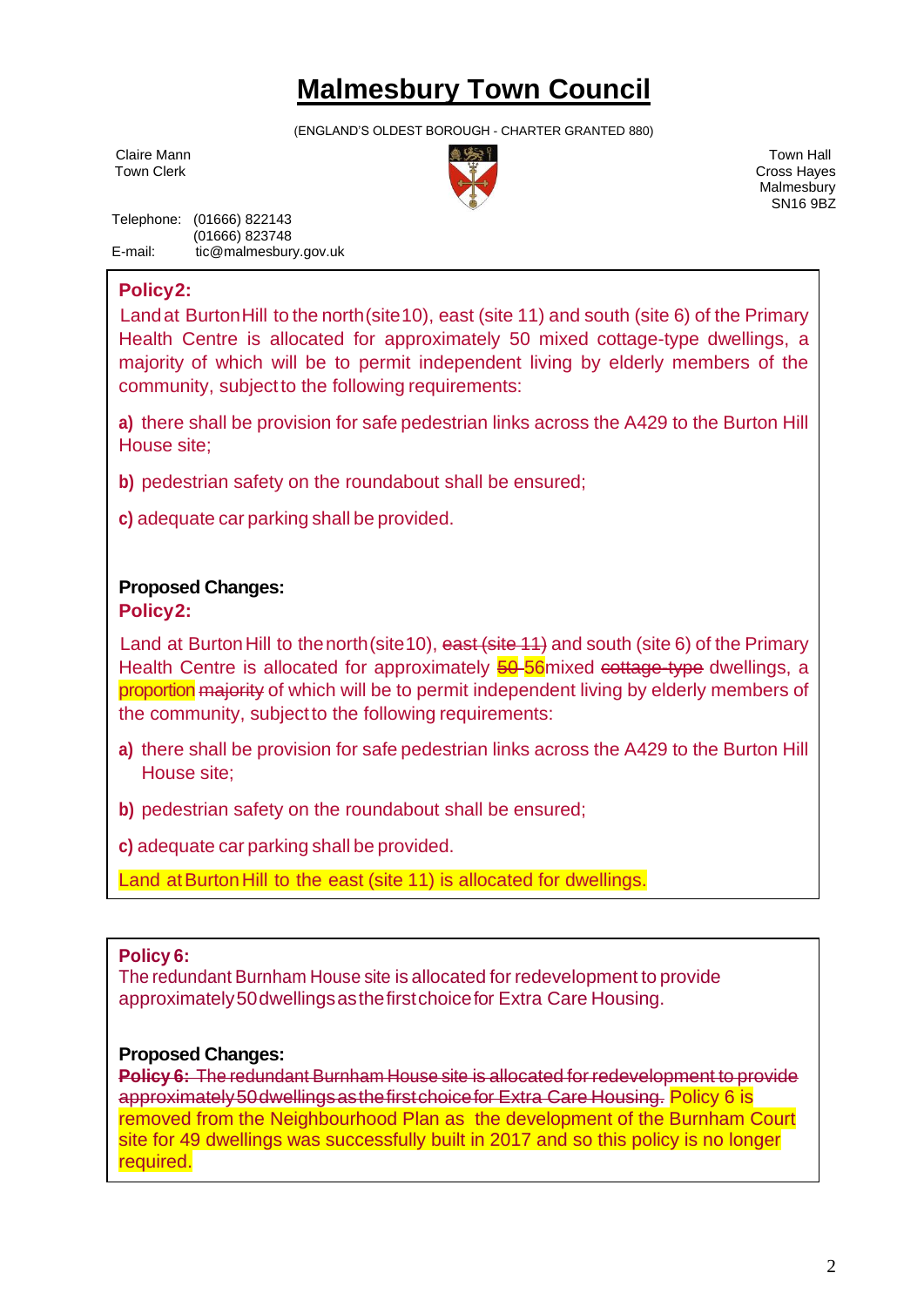(ENGLAND'S OLDEST BOROUGH - CHARTER GRANTED 880)



Claire Mann Town Hall Town Clerk Cross Hayes **Cross Hayes** Cross Hayes **Cross Hayes** Cross Hayes **Cross Hayes Malmesbury** SN16 9BZ

Telephone: (01666) 822143 (01666) 823748<br>E-mail: tic@malmeshur tic@malmesbury.gov.uk

Proposed amendments to Policies 1, 2, and 6 seek to accurately increase the numbers for dwellings in the Neighbourhood Plan, as planning permission is granted and housing is master planned and constructed.

#### **Policy 3:**

Housing development in each of the two designated small villages within the Plan Area (Milbourne and Corston) shall be on 'windfall' sites and the number of dwellings should ideally not exceed single figures in order to preserve the rural character of the villages.

#### **Proposed Changes:**

#### **Policy 3:**

Housing development in each of the two designated small villages within the Plan Area (Milbourne and Corston) shall be on 'windfall' sites **outside the zone of** influence around the North Meadow and Clattinger Farm SAC and the number of dwellings should ideally not exceed single figures in order to preserve the rural character of the villages.

The proposed change to Policy 3 is to recognise the importance of the zone of influence on the designated plan area and even if the villages should only expand by infill in single figures. However we understand that the effect of this may be negligible and on further advice obtained by our Local Planning Authority, this amendment may not be required.

## **New Policy Policy 14:** Housing Needs in the Malmesbury Neighbourhood Plan Area will be met by: -Existing planning permissions and plan allocations that have not yet been implemented. -Small sites and infill within settlement boundaries. -Exception and Community-led Schemes accordance with Core Policy 44 -Site allocations in the development plan -There is general presumption against all other housing proposals outside the

settlement boundary that would not represent sustainable development.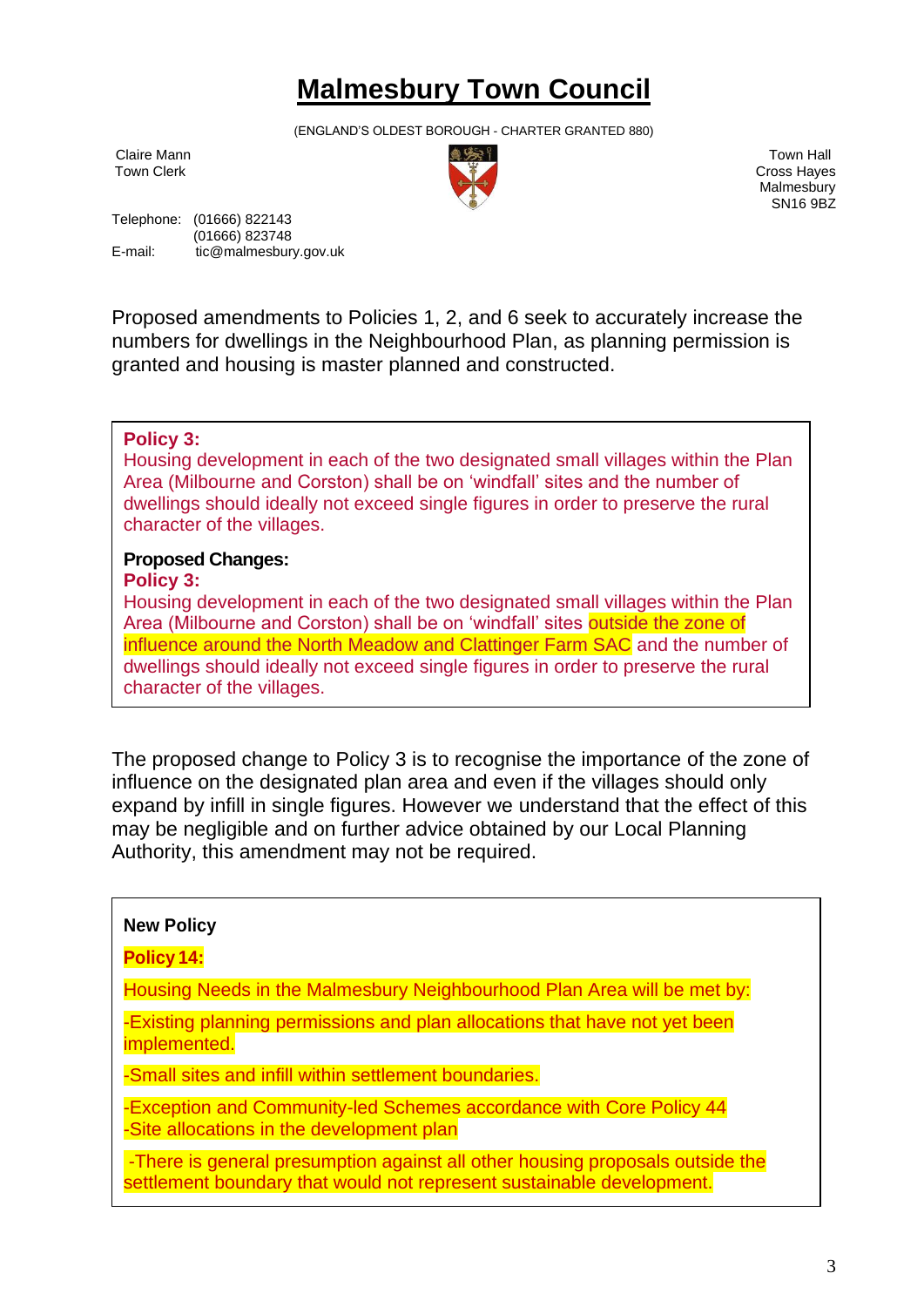(ENGLAND'S OLDEST BOROUGH - CHARTER GRANTED 880)



Claire Mann Town Hall Town Clerk Cross Hayes **Cross Hayes** Cross Hayes **Cross Hayes** Cross Hayes **Cross Hayes Malmesbury** SN16 9BZ

Telephone: (01666) 822143 01666) 823748)<br>E-mail: tic@malmesbur tic@malmesbury.gov.uk

The new Policy 14 seeks to clarify the position in respect of sites not allocated in the Neighbourhood Plan, but which are given planning permission.

National Planning Policy Framework Para 13 says (the Malmesbury Neighbourhood Plan) "should support the delivery of strategic policies contained in local plans …" That means supporting the amount of development that can take place in our area which is determined by a combination of Government and Wiltshire Council and is expressed in the Wiltshire Council Local Plan. The Malmesbury Neighbourhood Plan was prepared in general conformity with strategic policies contained in the Wiltshire Core Strategy (WCS) which has since been supplemented by the Wiltshire Housing Site Allocations Plan adopted in 2020 and Chippenham Site Allocations plan.

No additional housing proposals were suggested in the Malmesbury Neighbourhood Plan area, since indicative requirements for new homes over the plan period had been met already & exceeded, a result reached by land allocated in the Malmesbury Neighbourhood Plan. Housing land supply has therefore been reviewed since 2015, when it was concluded that supply in the Malmesbury Neighbourhood Plan designated area did not need to be supplemented. However, other housing development has continued to be permitted in the Malmesbury Neighbourhood Plan area and so it now well exceeds indicative requirements in the Wiltshire Core Strategy. Though a good measure of affordable homes makes inroads into meeting local needs, development scales are going well beyond what local service providers will have planned for relying on the Wiltshire Core Stategy. In plain words, they are increasing strains on our already stretched local services (e.g.both Primary and Secondary School provision, nursery and pre-school provision, doctor' and dentists' surgeries, and other health providers and the like).

Ad hoc unplanned additional growth has not been and is not being co-ordinated and planned for in a comprehensive way and undermines both the assurance and the community's faith in a plan-led system. There is a need to restore our community's trust in their development plan. Inevitably this continues to be undermined each time a further housing proposal of more than a few infill houses is permitted.

Policy 14 helps to remedy this situation. The review of the Malmesbury Neighbourhood Plan 2022 content confirms that it remains true to the intention of the NPPF: that it is effective at supporting the strategic needs of the Local Plan and remains up to date and relevant, consistent with national policy and provides some certainty and a guarantee of sustainable development.